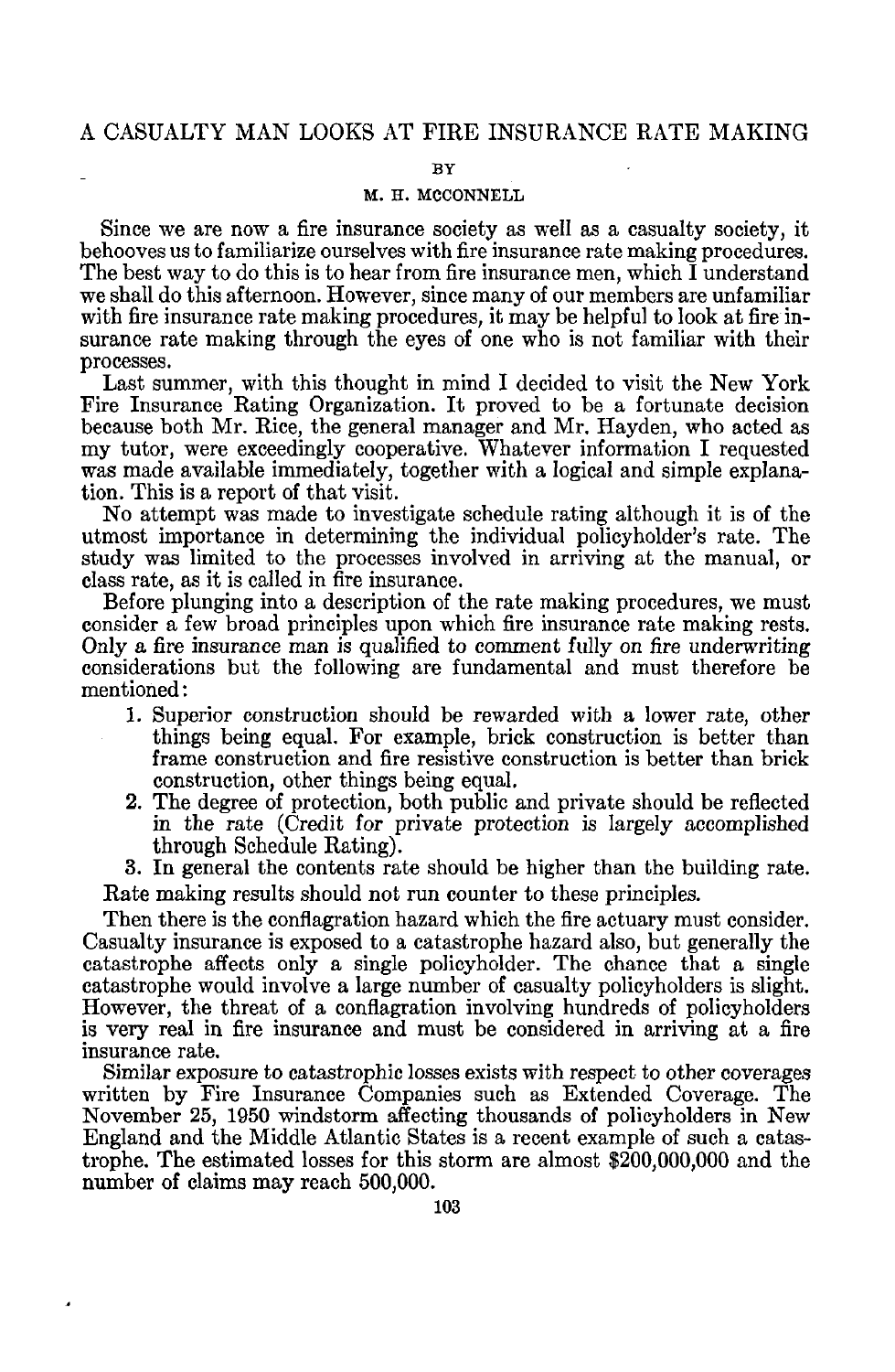Another problem fire insurance actuaries must deal with is the fact that fire insurance and related coverages are admittedly low frequency coverages. Because of low frequency, slavish adherence to indicated rate levels might result in violent fluctuations in rates as well as violent fluctuations in relativity. To achieve a desirable degree of stability, exercise of underwriting judgment is required in selecting rate levels.

Coinsurance is another problem not often encountered by casualty actuaries. Its importance is considered by fire underwriters to diminish as the probability of total loss increases. If all losses were total losses there would be no coinsurance problem.

For these and other reasons, the problems confronting the fire insurance actuary are different from the problems of the casualty actuary. Nevertheless, in spite of these important differences, there is a family resemblance between fire insurance rate making procedures and the procedures we are familiar with in the casualty field. For example, in reviewing the fire rating procedures we encounter such familiar friends as rate level, relativity, classification experience, permissible loss ratio and even our old friend, the credibility factor, though they are sometimes called by different names.

The principal difference between casualty and fire rate making, it seems to me, is not so much in the procedures themselves as in the attitude of the rate maker toward the final result. With respect to lines of insurance involving a large volume of statistics, casualty men are prone to accept the results of their rate making processes as final except in unusual cases. Fire men, on the other hand, seem to look upon their processes merely as tests of the existing rates. Perhaps this is due to the difference in frequency referred to above.

To consider the actual steps followed in arriving at a fire insurance rate, let us review the 1951 New York Rate Revision. The essential features of the revision were:

- 1. The revision was based upon the experience for 1945 to 1949 inclusive.
- 2. The revision was based on New York experience, except for classifications with a limited volume of experience.
- 3. Rateswere computed separately for New York City and for the balance of the State.
- 4. Changes in rates were ignored if they were less than 4%.
- 5. Credibility was so determined that one year's experience would not affect the final experience change for a classification by more than  $10\%$ .

The "permissible loss ratio" used in these calculations was 47.5%. "Permissible loss ratio" has been shown in quotes because fire insurance men, I am told, do not recognize the existence of a permissible loss ratio as we know it. Obviously, however, some basis of comparison must be agreed upon for testing rate levels and  $47.5\%$  was used for this purpose. This percentage was based upon the following distribution of premium between losses, expenses, profit and catastrophe:

| Losses<br><b>Expenses</b> | $47.5\%$<br>46.5 |
|---------------------------|------------------|
| Profit and Catastrophe    | 6.0              |
|                           | $100.0\%$        |
|                           |                  |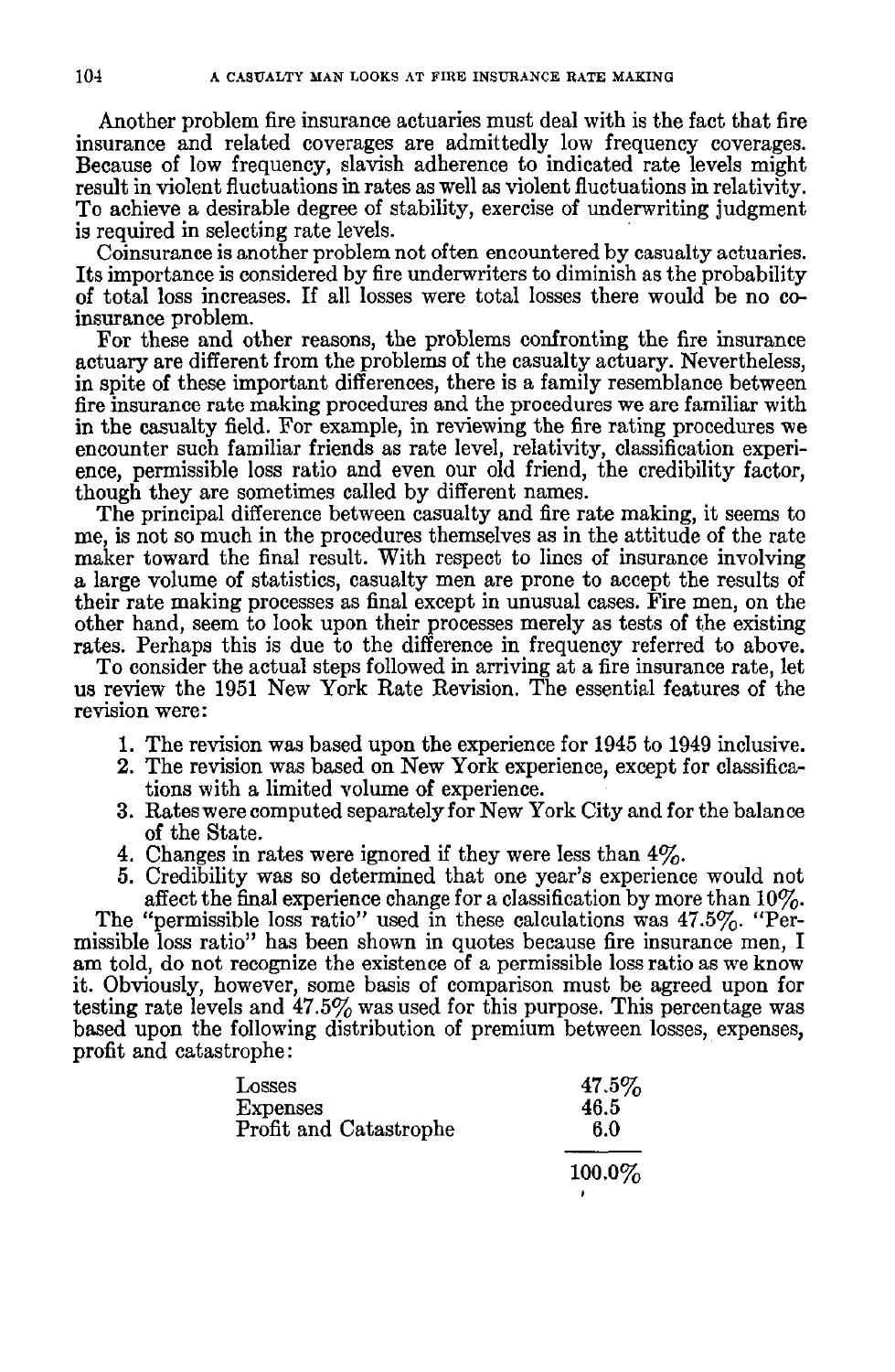The arithmetic steps followed in the Rate Revision are shown for several classes in Table 1. They are:

- 1. The "Written-Paid" loss ratios were determined for each classification. In determining these loss ratios, written premiums were adjusted for rate level changes occurring since January 1, 1945.
- 2. The "Written-Paid" loss ratios were adjusted to prevent the experience of a single year from increasing or decreasing the final rate more than 10% after the application of the appropriate credibility factor. The table of these factors as well as the derivation of the table is shown in Table 2 following.
- 3. The "Written-Paid" loss ratios were converted to an "earned incurred" basis. The formulae for this conversion are as follows:

| Earned Premium  | $=$ Net Premium Written                   |
|-----------------|-------------------------------------------|
|                 | + Unearned Premium at beginning of year   |
|                 | - Unearned Premium at end of year         |
| Incurred Losses | $=$ Net Losses Paid                       |
|                 | + Losses Outstanding at end of year       |
|                 | - Losses Outstanding at beginning of year |

- 4. The "earned incurred" loss ratios were compared to the permissible loss ratio of 47.5% to determine the gross indicated change for each classification.
- 5. The credibility factor for each classification was determined from the following table:

#### *Credibility Table*

| 5-Year Premium        | 5-Year Credibility Factor |
|-----------------------|---------------------------|
| 49,999                | .05                       |
| 50,000 - 199,999      | .10                       |
| 200,000-449,999       | .20                       |
| 450,000 - 799,999     | .30                       |
| 800,000-1,249,999     | .40                       |
| 1,250,000 - 1,799,999 | .50                       |
| 1,800,000 - 2,499,999 | .60                       |
| 2,500,000 - 3,199,999 | .70                       |
| 3,200,000 - 3,999,999 | .80                       |
| 4,000,000 - 4,999,999 | .90                       |
| 5,000,000 and over    |                           |

6. The Credibility factor for each classification was applied to the gross indicated change for the classification to determine the net indicated change.

These operations were performed by the New York Fire Insurance Rating Organization and were based on its own experience. After these calculations were completed a number of discussions were held with the New York Insurance Department. The New York Insurance Department made similar tests combining the experience of non-bureau companies with the experience of the New York Fire Insurance Rating Organization. At the end of these discussions the final rate changes were agreed upon. The Insurance Department's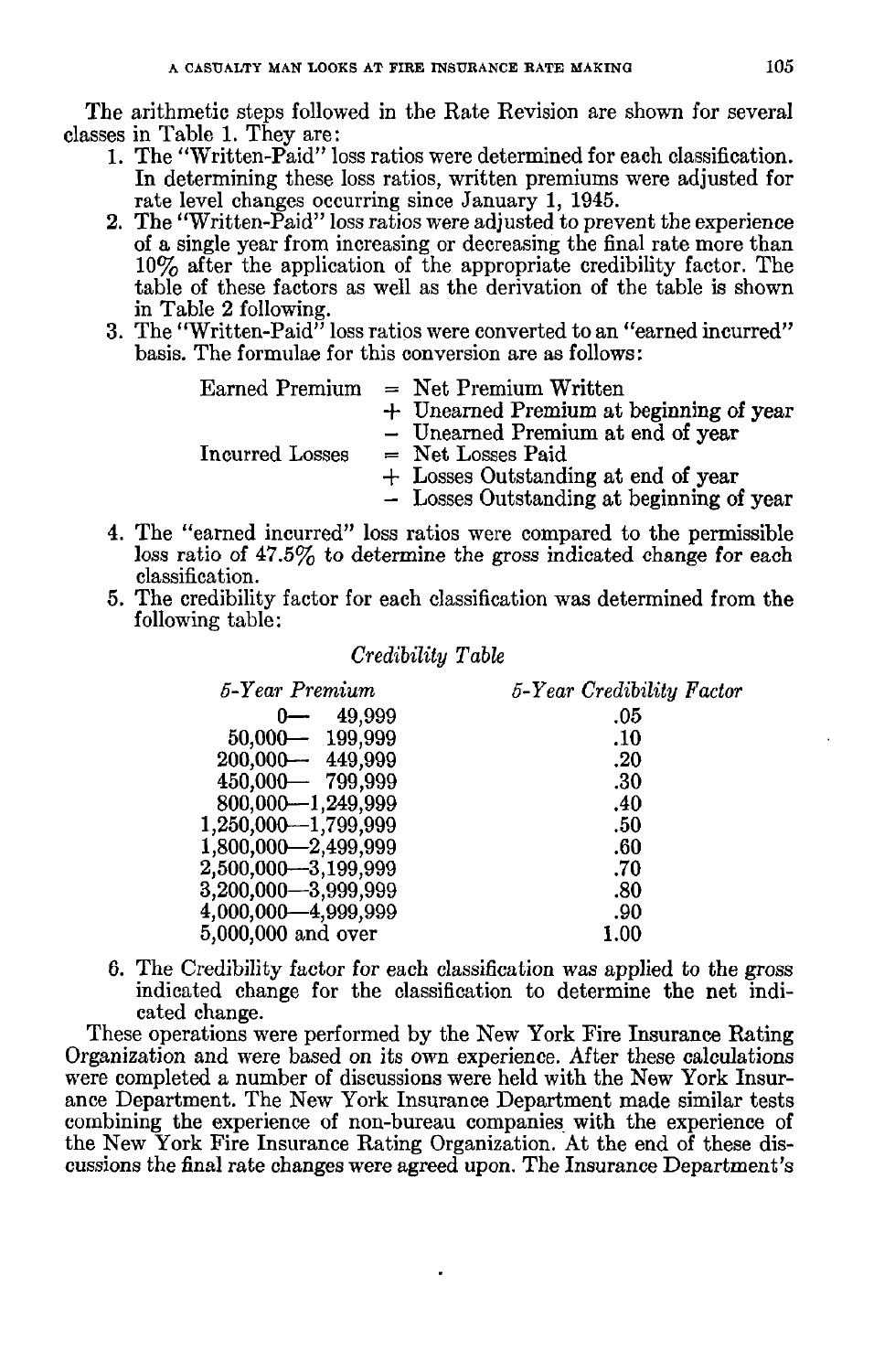indicated change as well as the requested change and the adopted change are also shown in Table 1.

Table 1 shows these calculations for several large classifications. All of the steps described above are illustrated by Brick Protected Schools--Upstate, the first sub-division of Table 1 as follows:

1. The *"Written-Paid"* loss ratio for 1945 to 1949 was

## 64.04%

2. The 1947 loss ratio of 94.29% would have influenced the five year rate level by more than  $10\%$ , therefore the losses for 1947 were adjusted to produce a loss ratio for the year of 87 $\%$  (This is in accordance with Table 2 which shows that the loss ratio for a single year should not exceed  $87\%$  when classification credibility is .60). This adjustment resulted in a five year adjusted loss ratio on a "Written-Paid" basis of

62.64%

3. This loss ratio was converted to an "Earned-Incurred" basis and became

**74.01%** 

4. The gross indicated change in rates was

74.01  $-$  1.000 = .558 or 55.8% 47.5

5. The Credibility Table shows that if the five year premium is more than \$1,800,000 and less than \$2,499,999 the credibility factor should be .60. Since the five year premium for this classification was \$2,199,363 the credibility factor was

.60

- 6. The net indicated change was therefore  $.60 \times 55.8\% = 33.5\%$
- 7. The indicated change obtained by the Insurance Department based on the experience of all companies was

**31.0%** 

**25.0%** 

- 8. The requested change was **25.0%**
- 9. The adopted change was

Although rate level changes are computed separately for the various subdivisions of the classifications it is customary also to compute the over-all rate level change for the classifications. Since the rate level indications for each subdivision are not always followed entirely it is desirable to have the over-all change as a check on the results for the classification as a whole. The over-all rate level change for Schools has been included on Table 1.

Although the rates for all brick protected schools in New York State, out-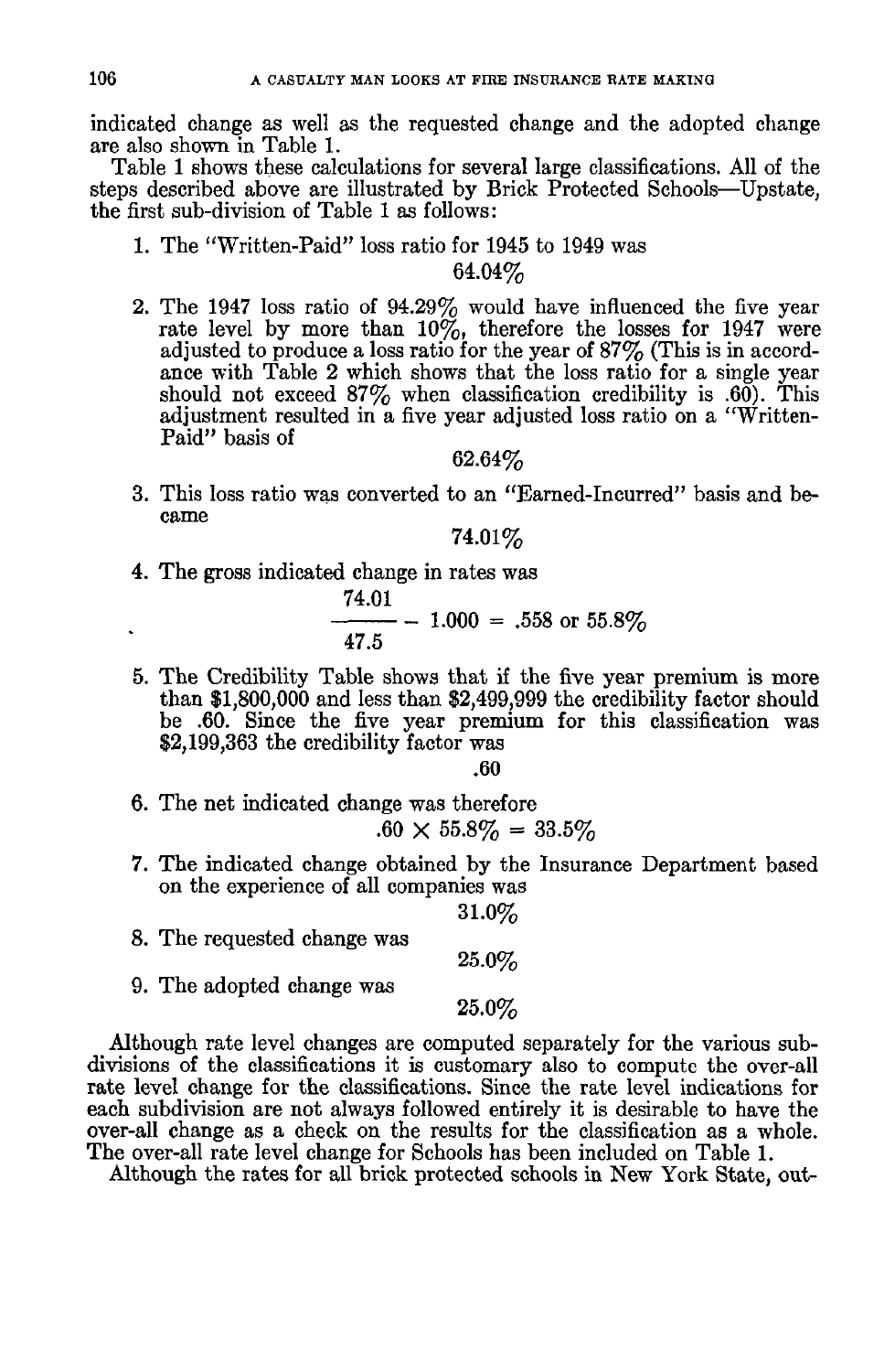side of New York City were increased 25%, it does not follow that two brick protected schools in upstate New York would have identical rates. Their rates might be different because the cities in which they were situated did not have the same fire-fighting facilities or the same available water supply. They might be different because of varying degrees of protective devices such as sprinklers. They might be different because of the exposure created by surrounding buildings or for many other reasons recognized by schedule rating.

The above has been a description of the rate making procedures for direct fire insurance followed in the State of New York. There are many other fire coverages and many other states. However, direct fire insurance is the largest fire line and New York is the largest state. Consequently, direct fire rating procedures as practiced in New York would seem to be a fair sample of rating procedures in the industry.

Many factors besides rate levels affect loss ratios. Nevertheless, as a rough measure of the effectiveness of fire insurance rate making procedures, New York State and Countrywide loss ratios on an earned incurred basis for the last five years are shown below.

|                                      | Countrywide                                                                 |                                          | New York State                                                                                     |                                          |  |  |  |
|--------------------------------------|-----------------------------------------------------------------------------|------------------------------------------|----------------------------------------------------------------------------------------------------|------------------------------------------|--|--|--|
| $\it Year$                           | Earned<br>Premiums                                                          | Loss<br>Ratio                            | Earned<br>Premiums                                                                                 | Loss<br>Ratio                            |  |  |  |
| 1946<br>1947<br>1948<br>1949<br>1950 | \$644,288,459<br>770,738,539<br>867,012,493<br>936, 198, 726<br>970,732,739 | $53.3\%$<br>53.6<br>48.3<br>40.7<br>40.3 | \$71,648,505<br>85,031,232<br>100,128,226<br>$*115,905,872$<br>*114,026,804<br>*before reinsurance | $54.9\%$<br>53.2<br>45.6<br>39.0<br>39.4 |  |  |  |

The above figures were prepared by Mr. Collins of the New York Insurance Department and appeared in the September 25, 1951 issue of The Journal of Commerce. They were prepared by Mr. Collins from the Insurance Expense Exhibits filed by companies licensed to do business in New York. These figures are on a net premium basis, that is after reinsurance except the New York State figures for 1949 and 1950 which are on a direct basis, that is before reinsurance.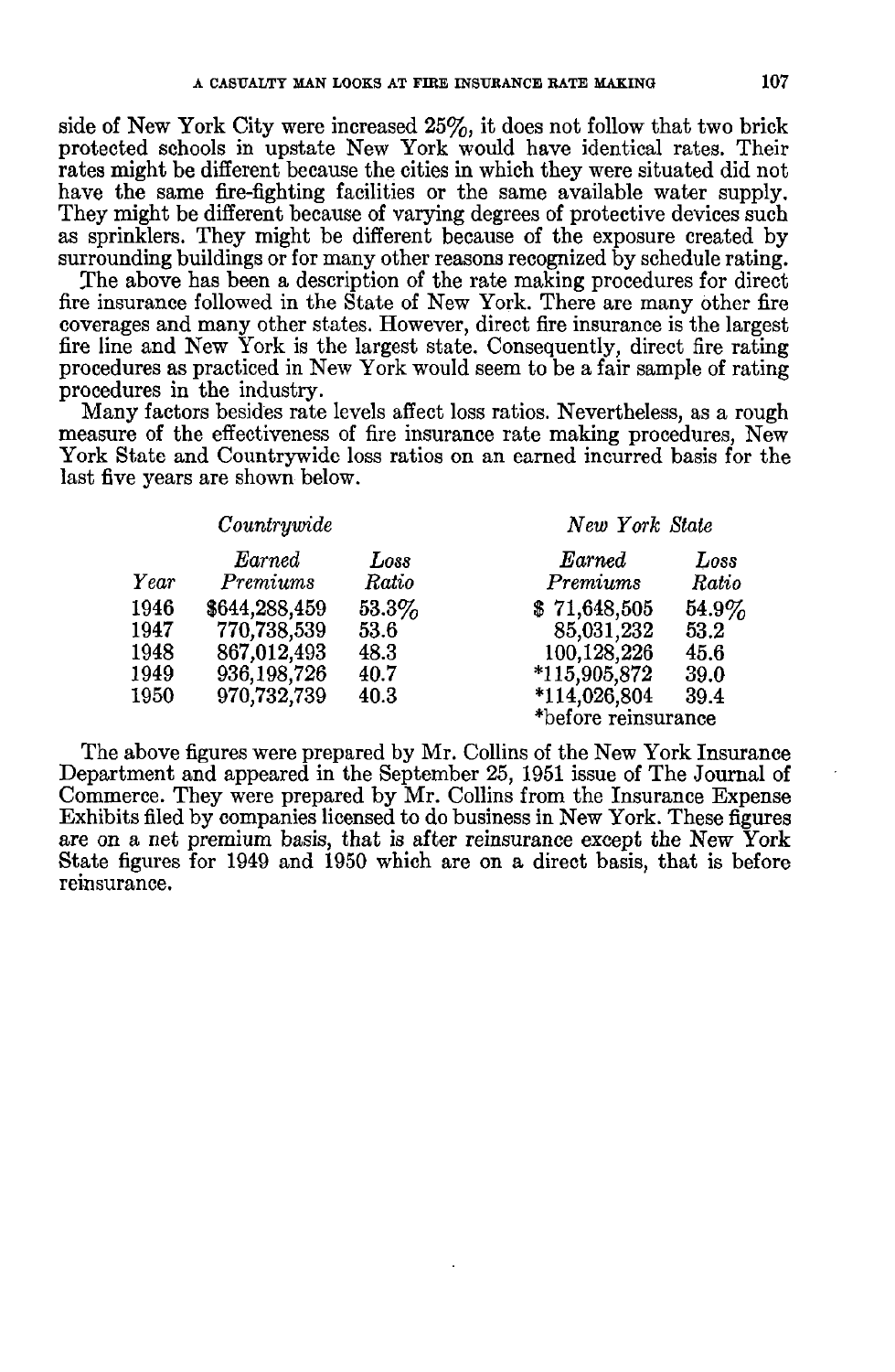|                        |                                               | Written Prem.<br>(Adjusted for)<br>(Rate Changes)                | Paid<br>Losses                                               | Actual                                             | Written-Paid L.R.<br>Adjusted | Earned<br>Incurred<br>Loss Ratio | Indicated<br>Change<br>(Gross) | Credi-<br>biluy<br>Factor | Indicated<br>Change<br>(Net) | Indicated<br>Change<br>Ins. Dpt. | Re-<br>quested<br>Change Change | Adopt-<br>ed |
|------------------------|-----------------------------------------------|------------------------------------------------------------------|--------------------------------------------------------------|----------------------------------------------------|-------------------------------|----------------------------------|--------------------------------|---------------------------|------------------------------|----------------------------------|---------------------------------|--------------|
|                        |                                               |                                                                  |                                                              |                                                    |                               | CLASS 3-SCHOOLS UP-STATE         |                                |                           |                              |                                  |                                 |              |
|                        | 1945<br>1946                                  | 306,786<br>395,855                                               | 207,813<br>192,970<br>$(365, 799)^*$                         | 67.74<br>48.75                                     |                               |                                  |                                |                           |                              |                                  |                                 |              |
| Brick<br>Protected     | 1947<br>1948<br>1949                          | 420,459<br>470,026<br>606,237                                    | 396,459<br>287,461<br>323,736<br>$(1,377,779)$ *             | 94.29<br>61.16<br>53.40                            | 87.00                         |                                  |                                |                           |                              |                                  |                                 |              |
|                        | Total                                         | 2,199,363                                                        | 1,408,439                                                    | 64.04                                              | 62.64                         | 74.01                            | $+55.8$                        | .60                       | $+33.5$                      | $+31.0$                          | 25.0                            | 25.0         |
| Frame<br>Protected     | 1945<br>1946<br>1947<br>1948<br>1949<br>Total | 60,632<br>114,467<br>106,852<br>144,565<br>148,909<br>575,425    | 38,038<br>35,591<br>37,922<br>31,772<br>62,616<br>205,939    | 62.73<br>31.09<br>35.49<br>21.98<br>42.05<br>35.79 | 35.79                         | 44.01                            | $-7.4$                         | .30                       | $-2.2$                       | $+0.8$                           | no change                       |              |
| $\frac{Un}{protected}$ | 1945<br>1946<br>1947<br>1948<br>1949<br>Total | 112,060<br>135,036<br>160,876<br>218,471<br>199,899<br>826,342   | 32,351<br>97,476<br>28,491<br>55,921<br>112,281<br>326,520   | 28.87<br>72.18<br>17.71<br>25.60<br>56.17<br>39.51 | 39.51                         | 47.02                            | $-1.0$                         | .30                       | $-0.3$                       | 2,3<br>-                         | no change                       |              |
| Fire<br>Resistive      | 1945<br>1946<br>1947<br>1948<br>1949<br>Total | 133,221<br>130,253<br>214,064<br>301,138<br>338,041<br>1,116,717 | 17,834<br>52,230<br>152,736<br>269,071<br>175,692<br>667,563 | 13.39<br>40.10<br>71.35<br>89.35<br>51.97<br>59.78 | 59.78                         | 81.94                            | $+72.5$                        | .40                       | $+29.0$                      | $+24.7$                          | 25.0                            | 25.0         |
|                        |                                               |                                                                  |                                                              |                                                    |                               |                                  |                                |                           |                              |                                  |                                 |              |

TABLE I

\*Adjusted to produce 87.0% Loss Ratio for 1947.

A CASUALTY MAN LOOKS AT FIRE INSURANCE RATE MAKING

**108**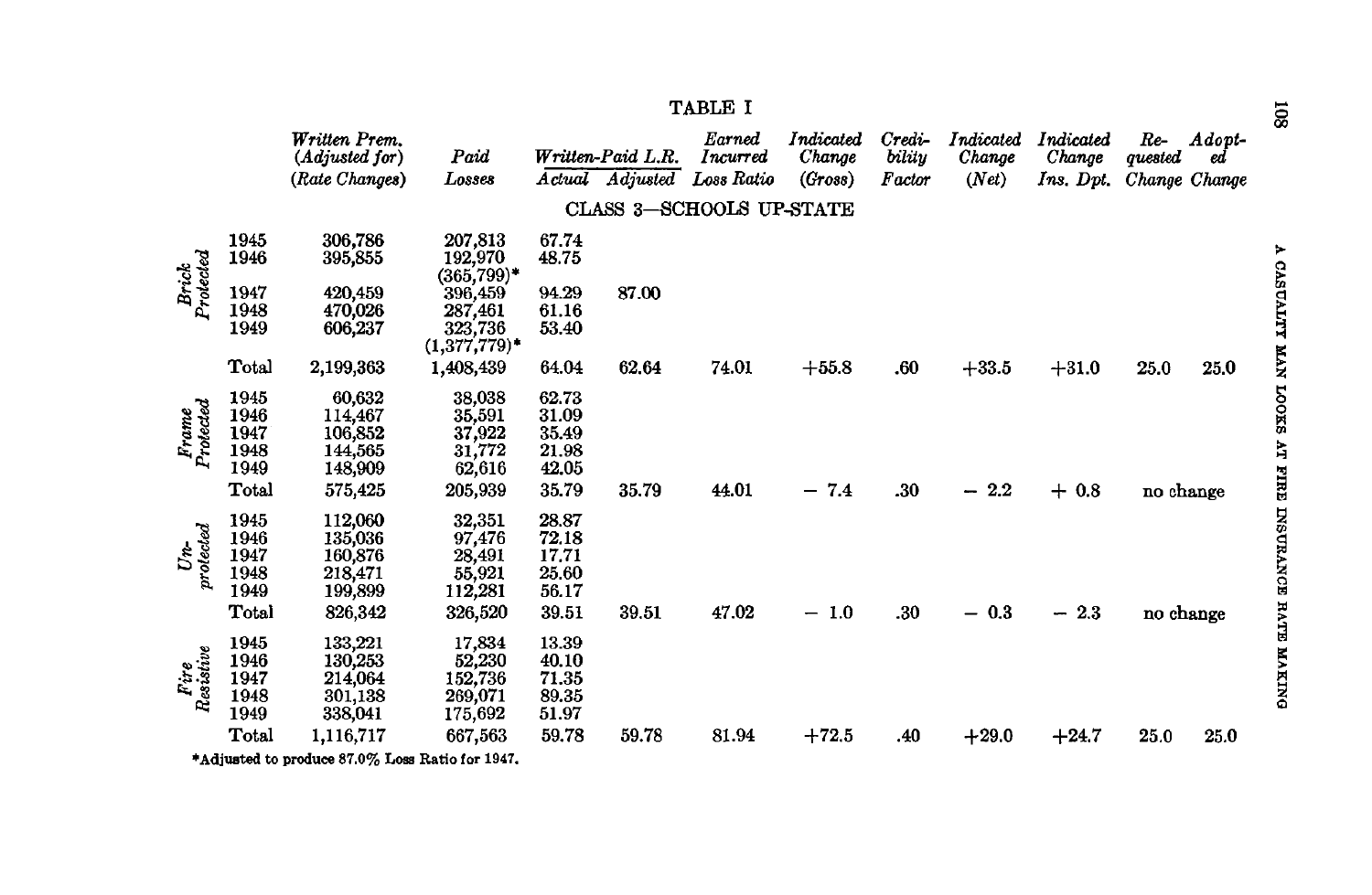|                    |                                                                                                                                                          | Written Prem.<br>(Adjusted for)<br>(Rate Changes)          | Paid<br>Losses                                                |                                                   | Written-Paid L.R.       | Earned<br>Incurred            | Indicated<br>Change           | Credi-<br>bility   | Indicated<br>Change             | Indicated<br>Change                 | $Re-$<br>Adopt-<br>quested<br>ed |
|--------------------|----------------------------------------------------------------------------------------------------------------------------------------------------------|------------------------------------------------------------|---------------------------------------------------------------|---------------------------------------------------|-------------------------|-------------------------------|-------------------------------|--------------------|---------------------------------|-------------------------------------|----------------------------------|
|                    |                                                                                                                                                          |                                                            |                                                               |                                                   | Actual Adjusted         | Loss Ratio                    | (Gross)                       | Factor             | (Net)                           | $Ins.$ Dpt.                         | Change Change                    |
|                    |                                                                                                                                                          |                                                            |                                                               |                                                   |                         | CLASS 3 SCHOOLS-NEW YORK CITY |                               |                    |                                 |                                     |                                  |
| Brick<br>Protected | 1945<br>1946<br>1947<br>1948<br>1949                                                                                                                     | 55,331<br>73,946<br>71,928<br>109,787<br>106,275           | 20,002<br>8,019<br>32,635<br>3,494<br>10,199                  | 36.15<br>10.84<br>45.37<br>3.18<br>9.60           |                         |                               |                               |                    |                                 |                                     |                                  |
|                    | Total                                                                                                                                                    | 417,267                                                    | 74,349                                                        | 17.82                                             | 17.82                   | 21.14                         | $-55.5$                       | .20                | $-11.1$                         | $-11.2$                             | no change                        |
| Frame<br>Protected | 1945<br>1946<br>1947<br>1948<br>1949<br>Total                                                                                                            | 4,326<br>7,802<br>30,472<br>24,980<br>25,040<br>92,620     | 408<br>1,082<br>9,481<br>6,008<br>2,409<br>19,388             | 9.43<br>13.87<br>31.11<br>24.05<br>9.6<br>20.93   | 20.93                   | 29.95                         | $-37.0$                       | .10                | 3.7<br>$\overline{\phantom{0}}$ | 4.3<br>ļ                            | no change                        |
| Fire<br>Resistive  | 1945<br>1946<br>1947<br>1948<br>1949<br>$_{\rm Total}$                                                                                                   | 47,897<br>53,704<br>112,341<br>81,609<br>96,071<br>391,622 | 34,017<br>9,029<br>26,591<br>21,531<br>9,189<br>100,357       | 71.02<br>16.81<br>23.67<br>26.38<br>9.56<br>25.62 | 25.62                   | 32.23                         | $-32.2$                       | .20                | 6.4<br>$\overline{\phantom{m}}$ | 6.8<br>$\qquad \qquad \blacksquare$ | no change                        |
|                    |                                                                                                                                                          |                                                            | CLASS 3 SCHOOLS-NEW YORK CITY AND REMAINDER OF STATE COMBINED |                                                   |                         |                               |                               |                    |                                 |                                     |                                  |
|                    | $\begin{array}{c}\n\stackrel{\rightarrow}{\approx}$ N.Y.C.<br>$\stackrel{\rightarrow}{\approx}$ Rem.<br>$\stackrel{\rightarrow}{\approx}$ Total<br>Total | 901,509<br>4,717,847<br>5,619,356                          | 194,094<br>2,577,801<br>2,771,895                             | 21.53<br>54.64<br>49.33                           | 21.53<br>54.64<br>49.33 | 26.65<br>67.15<br>60.72       | $-43.9$<br>$+41.4$<br>$+27.8$ | .40<br>.90<br>1.00 | $-17.6$<br>$+37.3$<br>$+27.8$   |                                     |                                  |

### TABLE I-Continued

\*Adjusted to produce 87% Loss Ratio for Brick Protected Schools-up state for 1947.

 $\tilde{a}$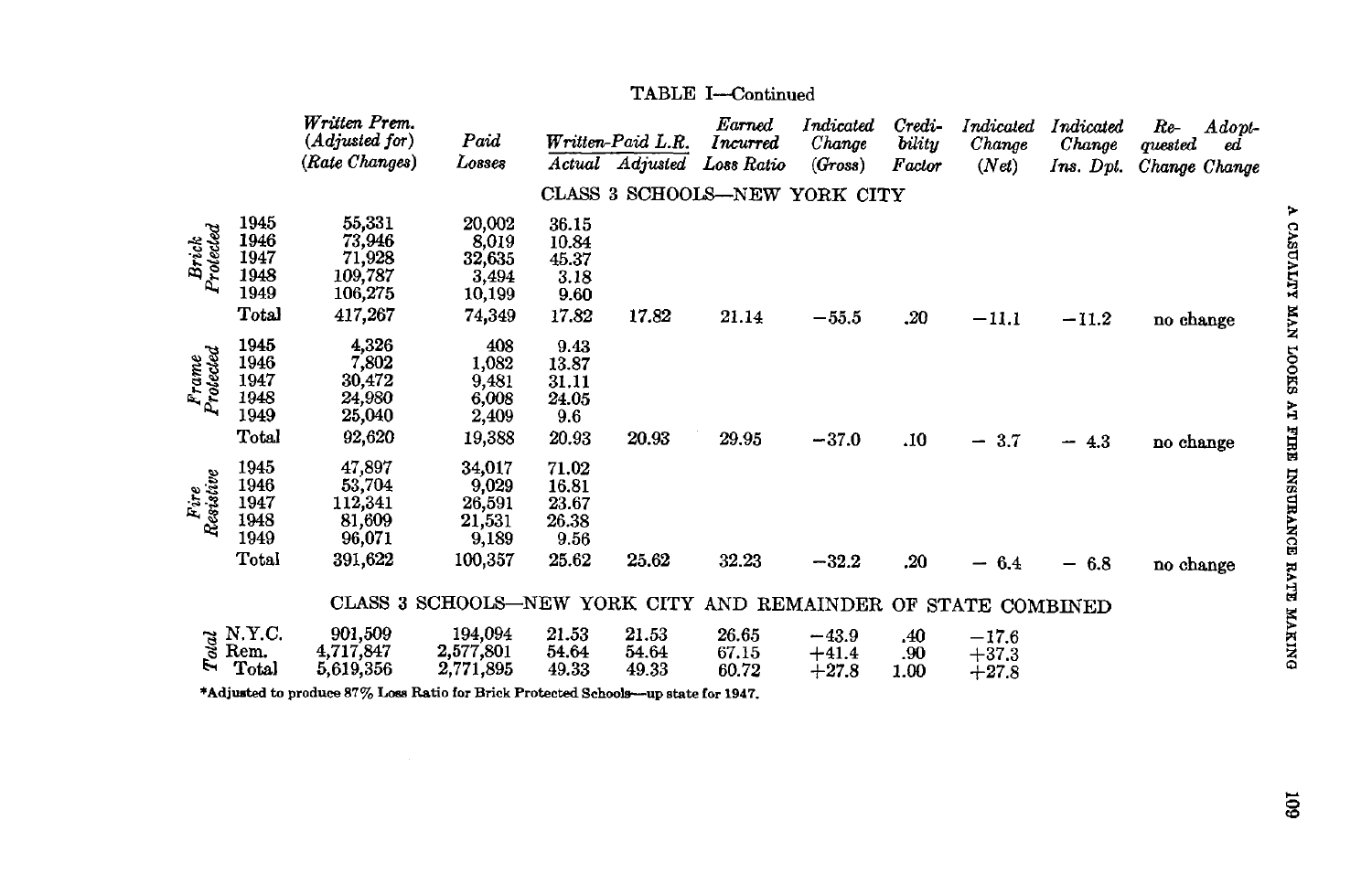|                    |                                                        | Written Prem.<br>(Adjusted for)<br>(Rate Changes)                           | Paid<br>Losses                                                              | Actual                                             | Written-Paid L.R.<br>Adjusted | Earned<br>Incurred<br>Loss Ratio | Indicated<br>Change<br>(Gross) | Credi-<br>bility<br>Factor | Indicated<br>Change<br>(Net) | Indicated<br>Change<br>Ins. Dpt. | $Adopt-$<br>Re-<br>quested<br>еd<br>Change Change |
|--------------------|--------------------------------------------------------|-----------------------------------------------------------------------------|-----------------------------------------------------------------------------|----------------------------------------------------|-------------------------------|----------------------------------|--------------------------------|----------------------------|------------------------------|----------------------------------|---------------------------------------------------|
|                    |                                                        |                                                                             |                                                                             |                                                    |                               | CLASS 4 DWELLINGS--- UP-STATE    |                                |                            |                              |                                  |                                                   |
| Brick<br>Protected | 1945<br>1946<br>1947<br>1948<br>1949<br>Total          | 1,699,027<br>2,240,847<br>2,477,493<br>1,815,346<br>1,855,375<br>10,088,088 | 706,227<br>1,144,361<br>1,006,316<br>741,662<br>642,449<br>4,241,015        | 41.57<br>51.07<br>40.62<br>40.86<br>34.63<br>42.04 | 42.04                         | 45.06                            | $-5.2$                         | 1.00                       | $-5.2$                       | $-5.7$                           | no change                                         |
|                    |                                                        |                                                                             |                                                                             |                                                    |                               | CLASS 4 DWELLINGS-NEW YORK CITY  |                                |                            |                              |                                  |                                                   |
| Brick<br>Protected | 1945<br>1946<br>1947<br>1948<br>1949<br>Total          | 5,706,437<br>6,803,444<br>7,331,440<br>8,585,120<br>9,870,862<br>38,297,303 | 3,170,644<br>3,644,701<br>3,600,640<br>3,893,172<br>3,606,815<br>17,915,972 | 55.56<br>53.57<br>49.11<br>45.35<br>36.54<br>46.78 | 46.78                         | 56.82                            | $+19.6$                        | 1.00                       | $+19.6$                      | $+17.9$                          | approxim. $10\%$                                  |
|                    |                                                        |                                                                             |                                                                             |                                                    |                               | CLASS 6 MERCANTILE-UP-STATE      |                                |                            |                              |                                  |                                                   |
| Brick<br>Protected | 1945<br>1946<br>1947<br>1948<br>1949<br>Total          | 2,018,457<br>2,729,926<br>3,106,114<br>2,861,250<br>3,084,882<br>13,800,629 | 957,466<br>1,251,975<br>1,051,793<br>1,579,733<br>1,195,882<br>6.036.849    | 47.43<br>45.86<br>33.86<br>55.21<br>38.76<br>43.74 | 43.74                         | 49.83                            | $+4.9$                         | 1.00                       | $+4.9$                       | $+3.4$                           | no change                                         |
|                    |                                                        |                                                                             |                                                                             | CLASS <sub>6</sub>                                 |                               | MERCANTILE-NEW YORK CITY         |                                |                            |                              |                                  |                                                   |
| Brick<br>Protected | 1945<br>1946<br>1947<br>1948<br>1949<br>$_{\rm Total}$ | 5,398,787<br>6,649,689<br>6,330,349<br>7,655,632<br>7,801,482<br>33,835,939 | 3,058,961<br>2,874,381<br>2,979,563<br>3,365,427<br>2,764,833<br>15,043,165 | 56.66<br>43.22<br>47.07<br>43.96<br>35.44<br>44.46 | 44.46                         | 51.82                            | $+9.1$                         | 1.00                       | $+9.1$                       | $+$ 6.7                          | 5.0<br>5.0                                        |

TABLE I-Continued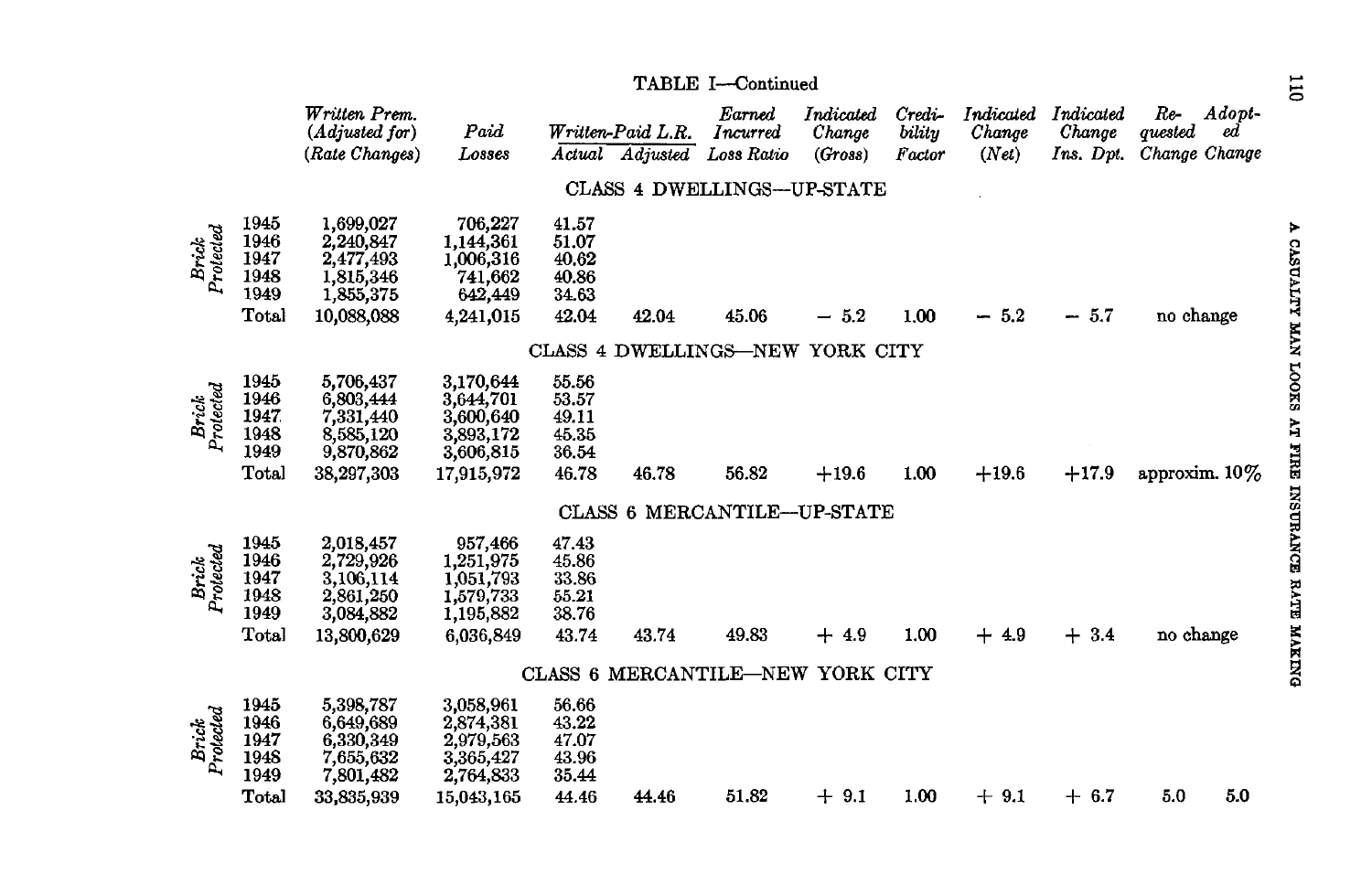## TABLE 2 CREDIBILITY FACTORS AND MAXIMUM AND MINIMUM ANNUAL LOSS RATIOS

| 5-Year Premium          | 5-Year Credibility<br>Factor |       | Single Year Loss Ratio<br>Limit |
|-------------------------|------------------------------|-------|---------------------------------|
|                         |                              | Upper | Lower                           |
| 49,999                  | .05                          | 5.225 | .000                            |
| $50,000-$<br>199,999    | .10                          | 2.850 | .000                            |
| $200,000--$ 449,999     | .20                          | 1.662 | .000                            |
| $450,000 - 799,999$     | .30                          | 1.266 | .000                            |
| 800,000-1,249,999       | .40                          | 1.068 | .000                            |
| $1,250,000 - 1,799,999$ | .50                          | .950  | .000                            |
| 1,800,000—2,499,999     | .60                          | .870  | .080                            |
| 2,500,000---3,199,999   | .70                          | .814  | .136                            |
| 3,200,000—3,999,999     | .80                          | .771  | .179                            |
| 4,000,000—4,999,999     | .90                          | .738  | .212                            |
| 5,000,000—and over      | 1.00                         | .712  | .238                            |
|                         |                              |       |                                 |

The Five Year Credibility Factors are, of course, arbitrary Factors but the Upper and Lower One Year Loss Ratio Limits are calculated amounts. They are so calculated as to limit the effect of the experience of a single year to a rate level change of  $10\%$  after the appropriate Credibility Factor has been applied to the limited five year loss ratio. In the calculation a constant premium volume is assumed for each of the 5 years.

For example, the effect of an annual loss ratio of .870 on a five year rate level would be 16.6% for a classification having  $100\%$  credibility.

$$
\frac{1}{5} \text{ of } \frac{.870}{.475} - 1.000 = 16.6\%
$$

But if the credibility for the class is 60%, as in the case of Brick protected schools up-state, the change in rate level would be 10%.

$$
60\% \text{ of } 16.6\% = 10\%
$$

The formula for the Maximum Annual Loss Ratio is:

$$
\left[\frac{X + 4(.475)}{5(.475)} - 1.000\right]C = .10
$$
  

$$
\frac{X + 4(.475)}{5(.475)} = \frac{.10}{C} + 1.000
$$
  

$$
X + 4(.475) = 2.375 \frac{(.10)}{C} + 2.375
$$